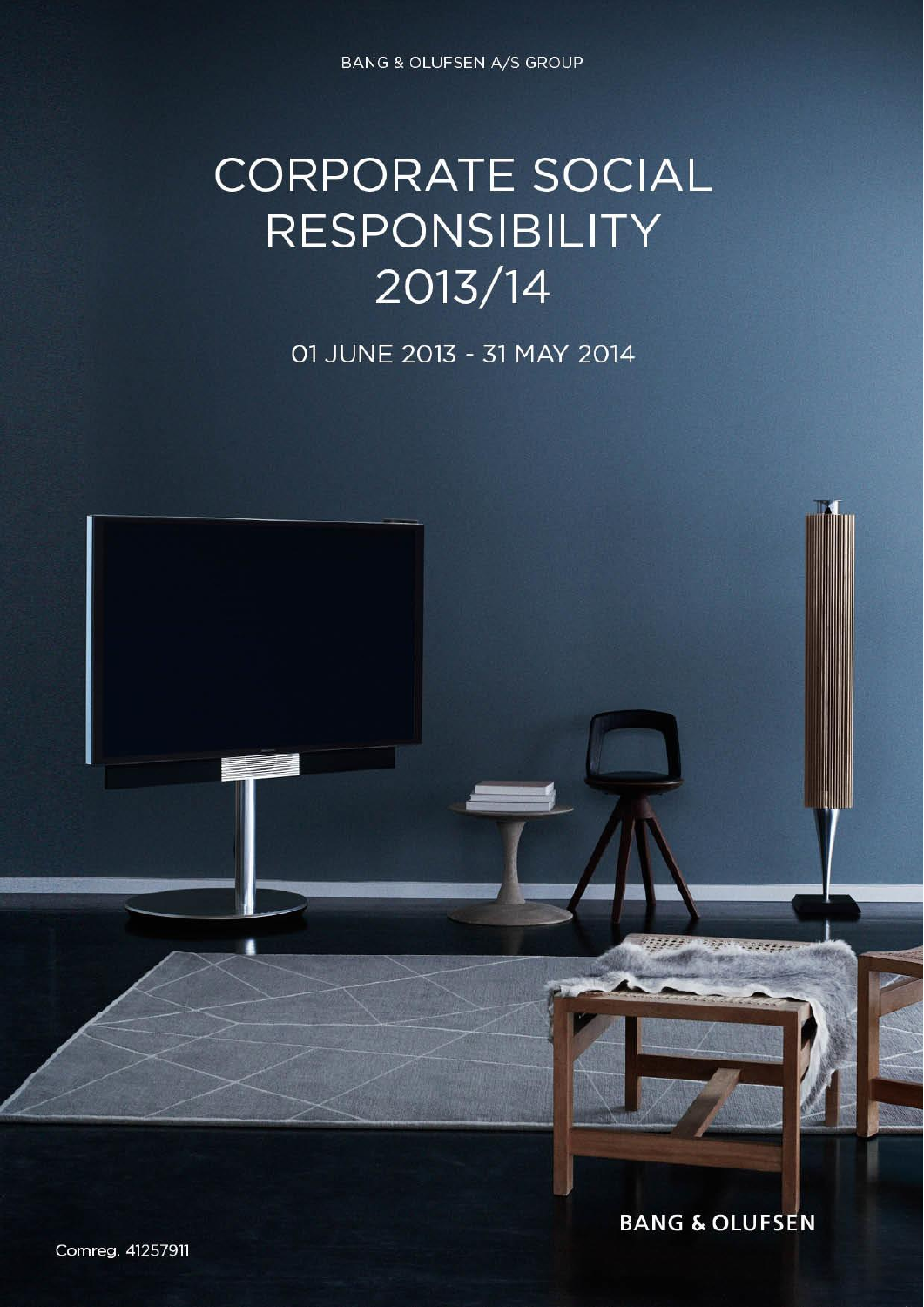This report is Bang & Olufsen's legally required statement for Corporate Social Responsibility, cf. Financial Statements Act §99a. An extract can be found in the Bang & Olufsen Annual Report 2013/14.

# **Corporate Social Responsibility in Bang & Olufsen**

The Bang & Olufsen logo is a quality guarantee as it has been since the company was established in 1925. This is not only related to delivering products of high quality to the customers but also related to the way the business is run.

Bang & Olufsen recognises the UN and ILO declarations regarding human rights, labour rights, environment and anti-corruption and has therefore chosen to structure the CSR work, including the CSR policy, in accordance with the UN Global Compact guidelines.

Bang & Olufsen works systematically with CSR, and is certified in accordance with ISO 9001 (quality management), TS16949 (technical standard for quality within the automotive industry), ISO 14.001 (environmental management) and OHSAS 18.001 (work environment management). The management systems contribute to ensure that the efforts are concentrated in the areas with main potential for improvement.

The CSR policy is supported by Bang & Olufsen's Code of Conduct, which contains the company's demands to suppliers within the CSR area. Through the Code of Conduct Bang & Olufsen requires the suppliers to comply with the CSR demands in their own supply chains. External audits of the suppliers, as well as their sub-suppliers, are carried out when there is a concrete suspicion of breach of the Code of Conduct.

Bang & Olufsen's purchase department has prepared a set of guidelines: 'Moral and ethics in the purchase department at Bang & Olufsen', which includes internal anti-corruption guidelines for e.g. gift exchange, negotiation principles and handling of conflicts of interest. The internal anticorruption guidelines have been extended to include the sales organisation, which in particular is relevant for new markets where Bang & Olufsen is currently expanding the business.

To support the guidelines, Bang & Olufsen has set up a whistle-blower function, which is an externally run hotline to which the employees anonymously can report unethical behaviour.

# **Bang & Olufsen's CSR policy**

The purpose of Bang & Olufsen's CSR policy is to state the guidelines for our Corporate Social Responsibility activities within the framework of our business.

The policy is divided into four main areas: Human Rights, Labour Rights, Environment and Anticorruption. Each issue has a specific action plan to ensure continual improvement.

Bang & Olufsen aims to ensure compliance both within its own organization as well as for partners and suppliers.

#### **Human Rights**

Bang & Olufsen aims, in all matters within the Group's control, to support and respect the protection of internationally proclaimed human rights.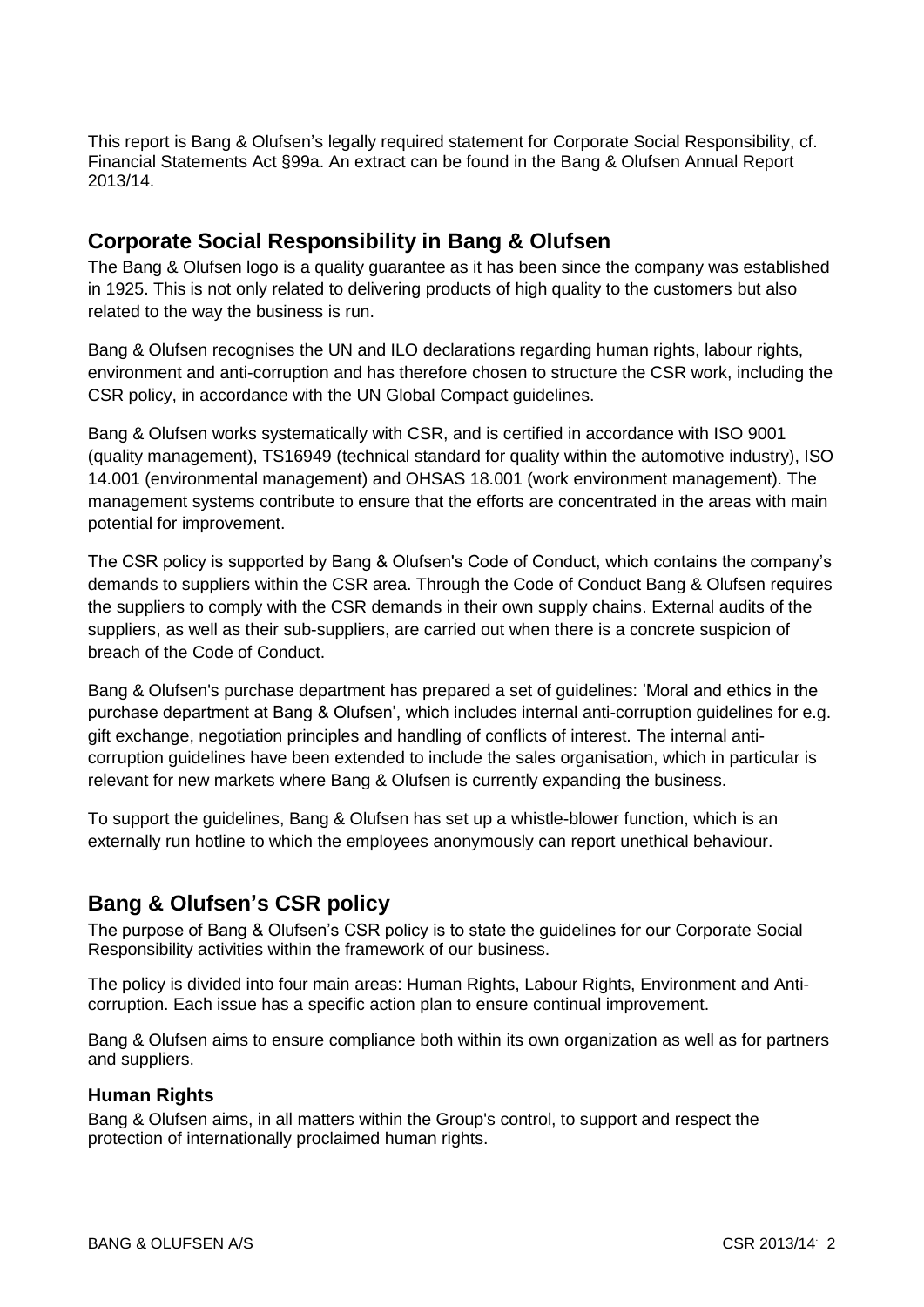#### **Employee Rights**

Bang & Olufsen aims to show the greatest degree of social responsibility towards our employees. We do of course support the abolition of child labour and forced labour, and we condemn discrimination in employment and occupation.

Bang & Olufsen attaches great importance to freedom of association and recognizes the right to collective bargaining. We wish to be a tolerant workplace where each employee thrives and has the possibility to develop and create a good work-life balance.

#### **Anti-Corruption**

Bang & Olufsen strongly disassociates itself from all kinds of corruption, including extortion and bribery.

#### **Environment and Climate**

Bang & Olufsen has an integrated thinking with regard to the environmental consequences our production and products have on our employees, customers and surroundings. We use the word "environment" broadly to cover the disciplines of work environment, product environment and external environment.

As an environmentally responsible company Bang & Olufsen aims to create sustainable products. The considerations involved in the operation, design, and longevity of our products must be in mutual balance with the environmental impact of production. Bang & Olufsen complies with existing legislation in the countries where we produce and sell our products.

More specifically we aim to focus on the areas where the right balance between effort and impact can be achieved:

- Improve the work environment and the health and safety conditions of our employees
- Prevent work related illnesses and/or injuries
- Improve and prevent negative environmental impact from our production and products including reduction of climate impact.

# **The CSR work and results in the 2013/14 financial year**

Bang & Olufsen considers the environment in a closed life-cycle, where waste is a resource, which can be recycled in other products. At the same time, Bang & Olufsen wishes to take an active coresponsibility for the society of which we are part. Through a number of years we have worked with Corporate Social Responsibility within the framework of our business. This is best illustrated by the picture of a closed life-cycle which symbolizes life-cycle of the products, with the CSR work in the middle.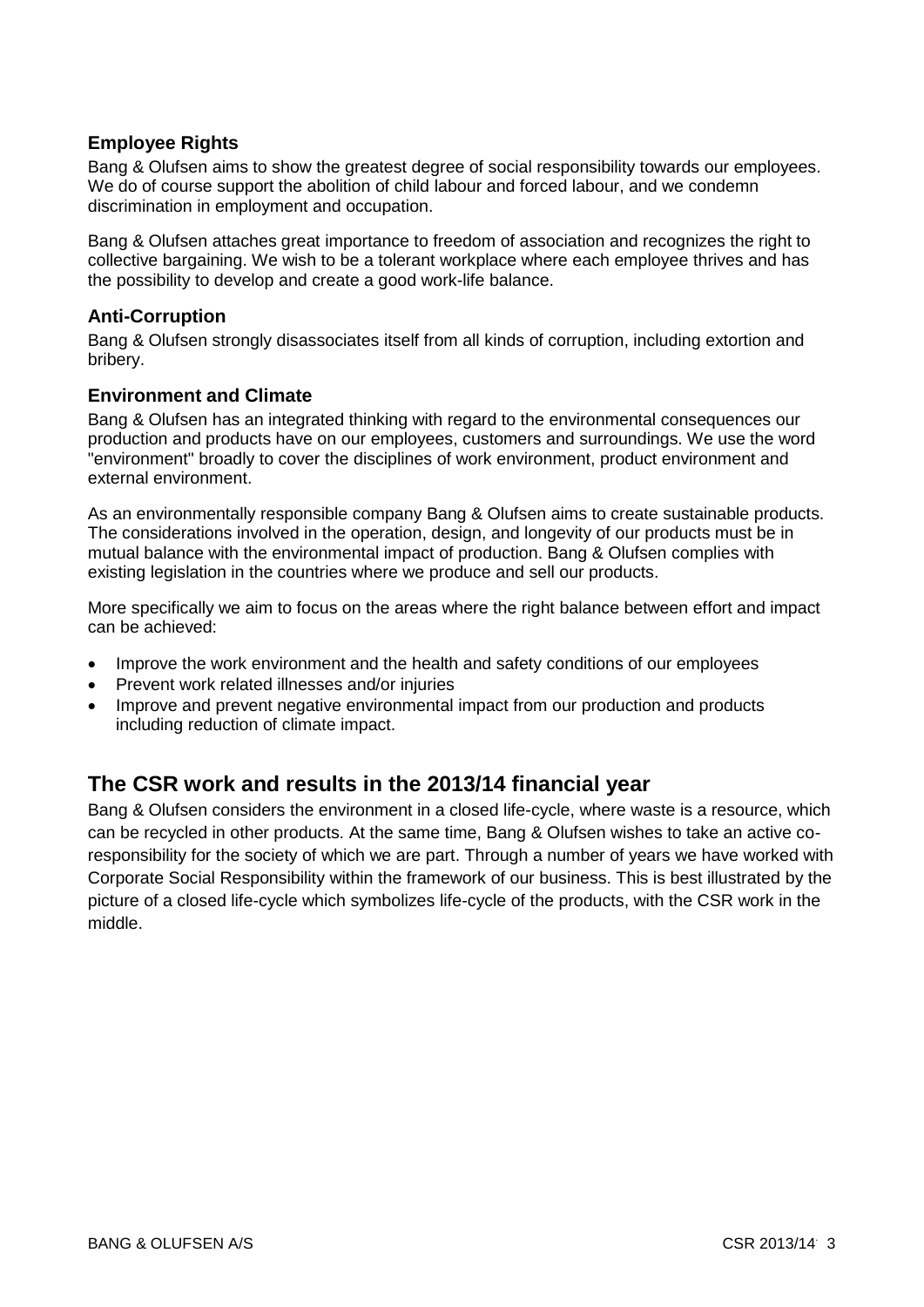

## **1. Raw material & suppliers**

Bang & Olufsen makes products with a long lifetime, which contribute to generally lower resource consumption and reduced waste quantities compared to products with short lifespans. The design is timeless, and Bang & Olufsen commits to continuously update software on the consumers' products, which allows for the Bang & Olufsen products to be long-lasting. In addition there is still a large demand for older Bang & Olufsen products, and the market for used Bang & Olufsen products is relatively large, which contributes to strengthening the Bang & Olufsen brand as attractive high-quality products with a long lifetime. The relatively long lifetime in comparison to many other electronic products alone means that Bang & Olufsen is not part of the "use and throw away culture", which means that the impact on the planet's raw material resources is lower when Bang & Olufsen products are chosen.

#### **1.1 Responsible supplier management**

Bang & Olufsen makes an active effort to ensure that no suppliers use for instance child labour, forced labour or unnecessarily overload the environment to produce Bang & Olufsen materials. The agent in this relation is called responsible supplier management, which Bang & Olufsen started to systematically use in 2005.

As part of the work with responsible supplier management Bang & Olufsen has set up a Code of Conduct, which in central areas such as environment and climate, human rights, labour rights and anti- corruption explains the company's values to enable these to be clearly communicated to the suppliers. Bang & Olufsen's Code of Conduct partly builds on the ten principles in the UN Global Compact and partly on the UN conventions on human rights.

All direct suppliers to Bang & Olufsen must sign the Code of Conduct and thereby accept the demands that Bang & Olufsen expects the individual suppliers to comply with. At the same time, the direct suppliers guarantee with their signature that their sub-suppliers comply with the same guidelines and demands. Once a year a risk analysis is made of Bang & Olufsen's suppliers and the efforts are hereafter focused on suppliers with a high risk of violating the Code of Conduct. These suppliers subsequently can expect an audit, which aims to uncover the possibilities for improving the conditions. During the 2013/14 financial year, previous audits have been followed up, and for 2014/15 three to seven new audits are expected.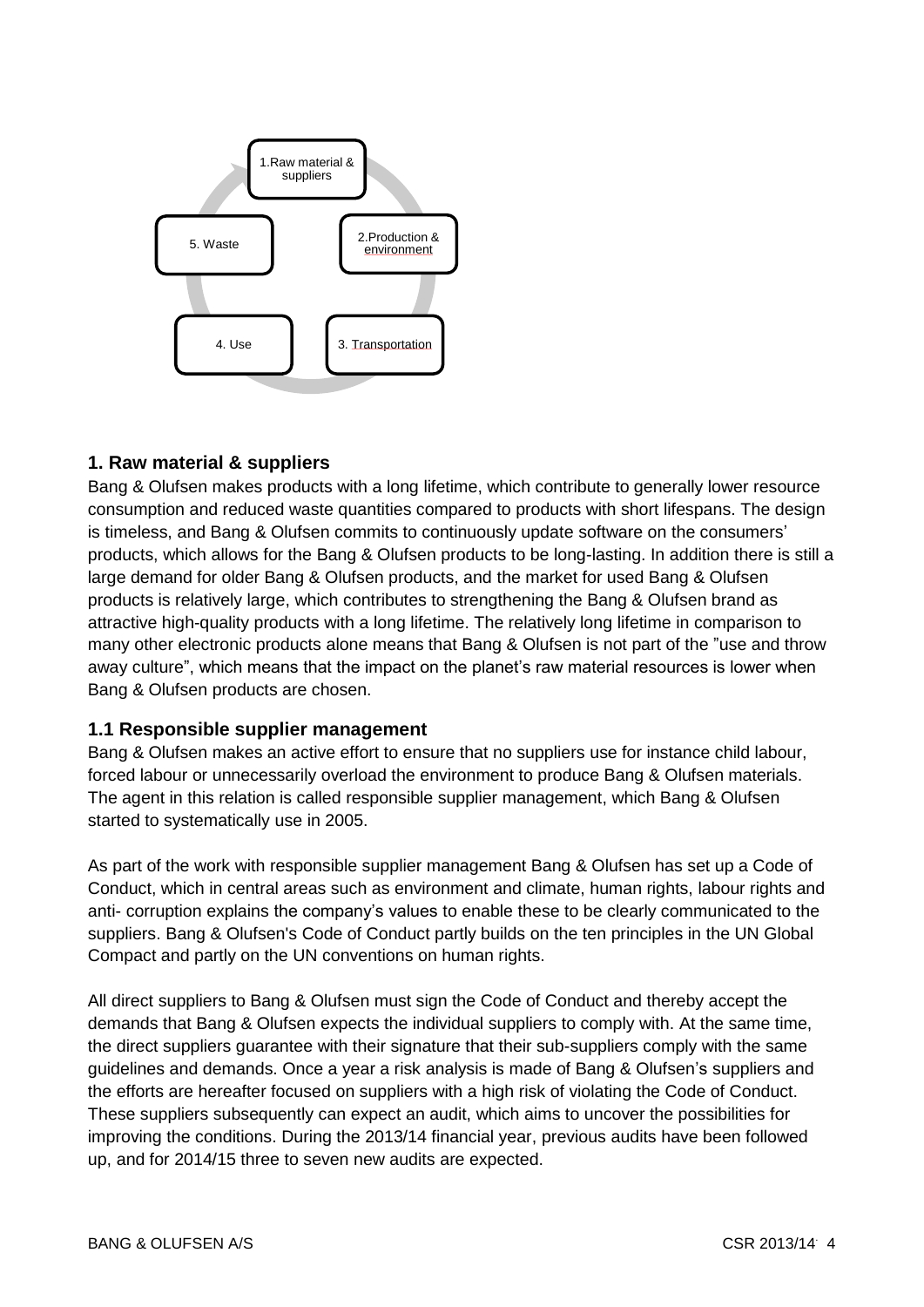The work with responsible supplier management is a continuous process. The intention is therefore not to use the Code of Conduct to terminate the cooperation with the supplier if an audit reveals critical deviations. Instead the company will initiate cooperation on action plans to improve the supplier's environmental and social standards.

#### **2 Production and environment**

The production and the environmental impact is a particularly important CSR focus point for Bang & Olufsen. It is divided into product environment (described in section "4 Use"), working environment and external environment. Product environment is the environmental conditions that are attached to the company's products (e.g. energy consumption in the use phase). Working environment is the health and safety conditions under which the employees work. External environment is the environmental conditions that are related to the company's own production, (e.g. raw material usage, electricity consumption, heat consumption, water consumption and waste).

Bang & Olufsen's Danish activities have been environmentally certified (ISO 14.001) and the working environment certified (OHSAS 18.001) since 2010. The audit conclusion from our certifying body was:

"B&O has a well-managed management system with very committed environmental groups working thoroughly with HSE at each of the Factories".

No major non-conformities were raised during the audit.

#### **2.1 Working environment**

Bang & Olufsen puts great emphasis on creating a safe and healthy working environment for the employees with focus on improving both the physical and psychological working environment. The objective is to make the everyday healthier and to encourage the employees to share the responsibility for their own health and life style. Life style factors such as exercise, diet, smoking and alcohol are important in our day-to-day focus on health.

The working environment is considered in the product already in the design and development phases as choices in the early product development phases often have great influence on the work environment in the production phase – e.g. in the form of choice of material, assembly methods and choice of surface treatment.

Risk assessments are made of new equipment, new processes and changes in the production in advance of the start-up to minimize the risk of accidents and action plans are prepared for areas of improvement, which ensure that all new employees and employees on job rotation are introduced to working environment and environment.

Near-miss accidents are registered and analysed to ensure that the risk of future accidents is reduced to the greatest possible extent. Particularly with focus on prevention, there has been extra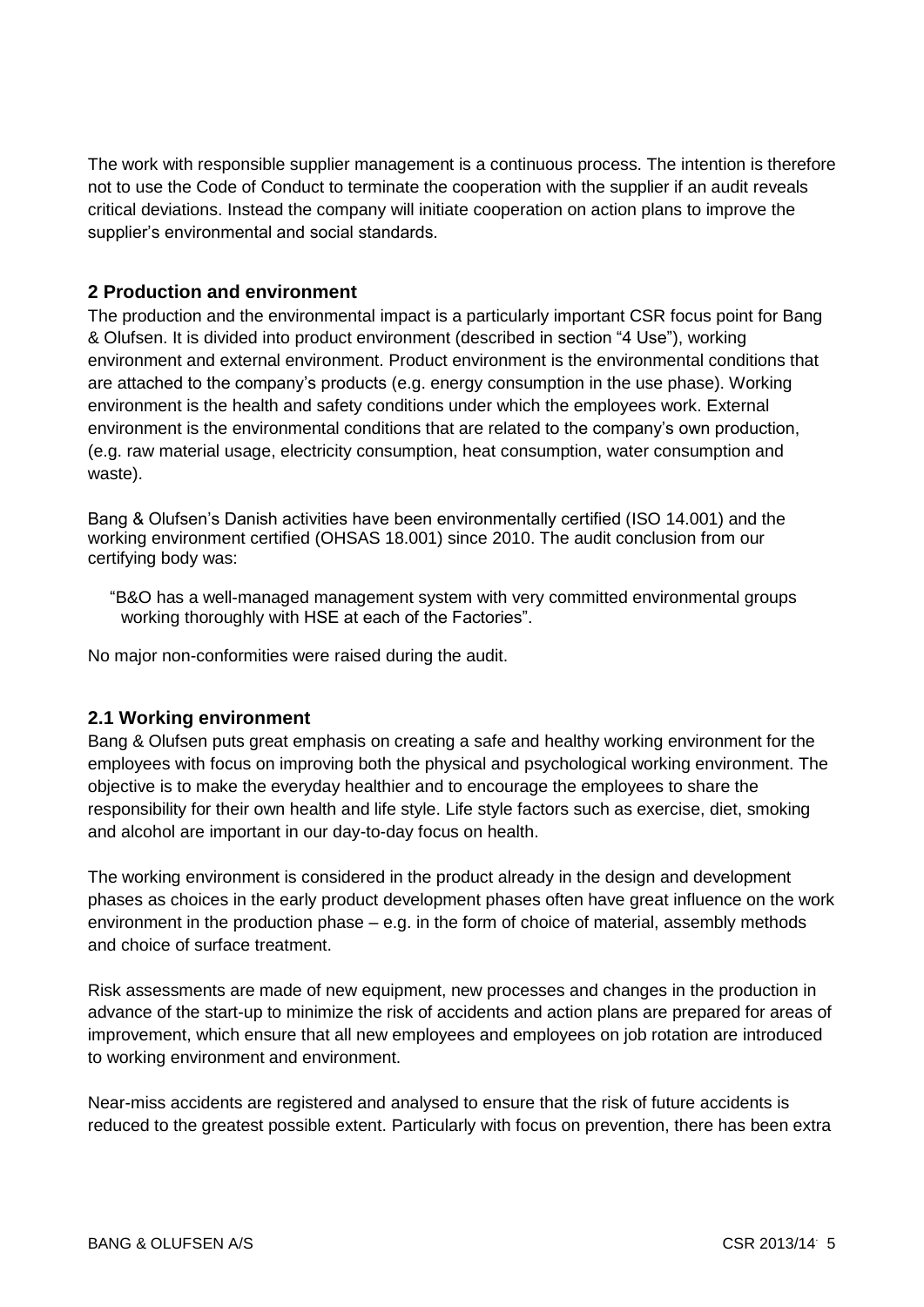focus in the work environment objectives for the financial year on reporting of near-miss accidents and to secure correct attitudes and behaviour of all employees in Bang & Olufsen.

The number of injuries with absence during the financial year split by white-collar and blue-collar workers is detailed in the graph below. The graph also shows the frequency (number of accidents per 1 million working hours) and the severity (number of hours of absence per 1,000 working hours) of the industrial injuries.



*Figure 1: The graph shows the development in the number of accidents and the frequency (number of accidents per 1 million working hours) and the severity (number of hours of absence per 1,000 working hours)*

During the 2013/14 financial year, 10 cases of work related injuries, which resulted in absence, occurred, which was above the target. The number of days of absence resulting from accidents has generally been low. However, an accident related to an employee commuting on a train and a case related to an employee commuting on a motorcycle resulted in 17 and 15 days of absence respectively, and both have had a significant negative effect on the severity. We are currently awaiting National Board of Industrial Injuries decision in these two cases of work related injuries.

During the 2013/14 financial year we have setup the following activities to reduce the number of work related injuries:

- An environment leader course with focus on leader responsibility and role modeling
- Implemented a new way to conduct work place assessment
- Environmental introduction to all new employees by the Environmental Department with focus on attitude and behavior
- Implemented a new near-miss on-line portal where all employees can record incident, which could course an work accident
- Initiated a "who is responsible for your safety" campaign, which included mirrors in all factories, where employees are prompted to reflect on their own responsibility for improving safety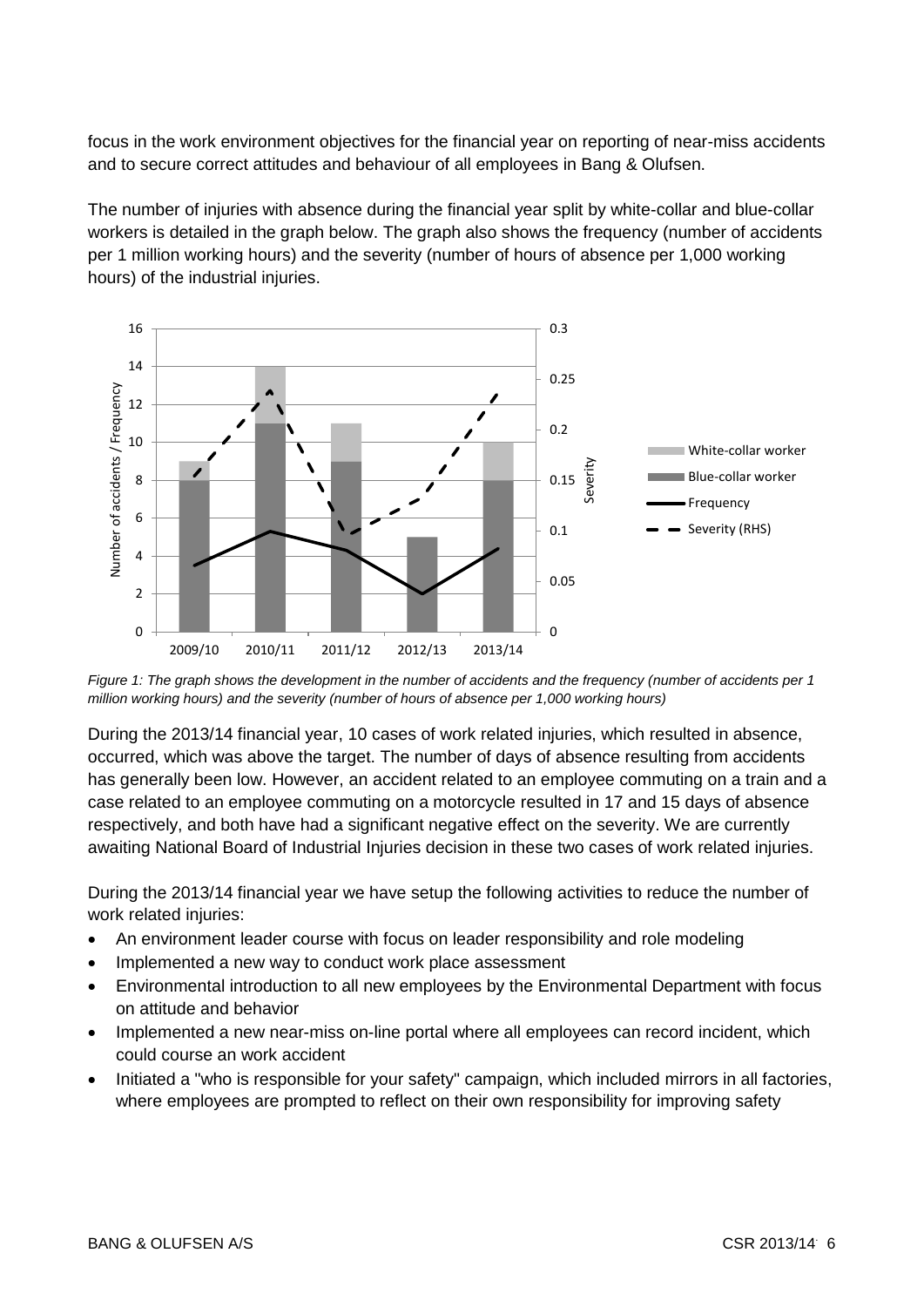#### **2.2 External environment**

It is important to Bang & Olufsen, that pollution from the company's activities should be kept to an absolute minimum and that production should not cause any nuisance to the neighbours. As a result, focus on new projects and follow-up on existing buildings and activities are ongoing. The company always enters into dialogue with the regulatory authorities with a view to finding the best solutions and thereby limiting the pollution as much as possible.

Environmental approval under Part 5 of the Danish Environmental Protection Act (*Miljøbeskyttelsesloven*) is required for one Bang & Olufsen factory, which is located in Struer. The environmental approval relates to the surface treatment and mechanical processing of aluminium. A licence has also been granted to discharge process waste water to a purification plant attached to the factory.

No operational accidents occurred in the financial year 2013/14, nor did Bang & Olufsen receive any complaints from neighbours.

BeoEnergy is an energy saving project, which has been started as Bang & Olufsen wishes to be a green, energy-saving company and has an environmental objective to reduce energy consumption. In the individual factories, BeoEnergy groups have been set up consisting of our environmental groups and consultancy assistance from the Technical department and the Environmental department. The groups work actively to reduce the energy consumption and have mapped the energy consumption and suggestions have been received on energy saving actions. Habits and behaviour in relation to energy consumption are specifically monitored.



The total energy consumption for the Struer and Herning facilities and the key performance indicator can been seen below.

*Figure 2: Total energy consumption in MWh split by electricity and heat* 

The Environmental KPI was reduced by 15 per cent in the 2013/14 financial year compared to 2012/13, and came in 2.9 per cent below the target for the 2013/14 financial year. The following activities have contributed to the reduction during the financial year: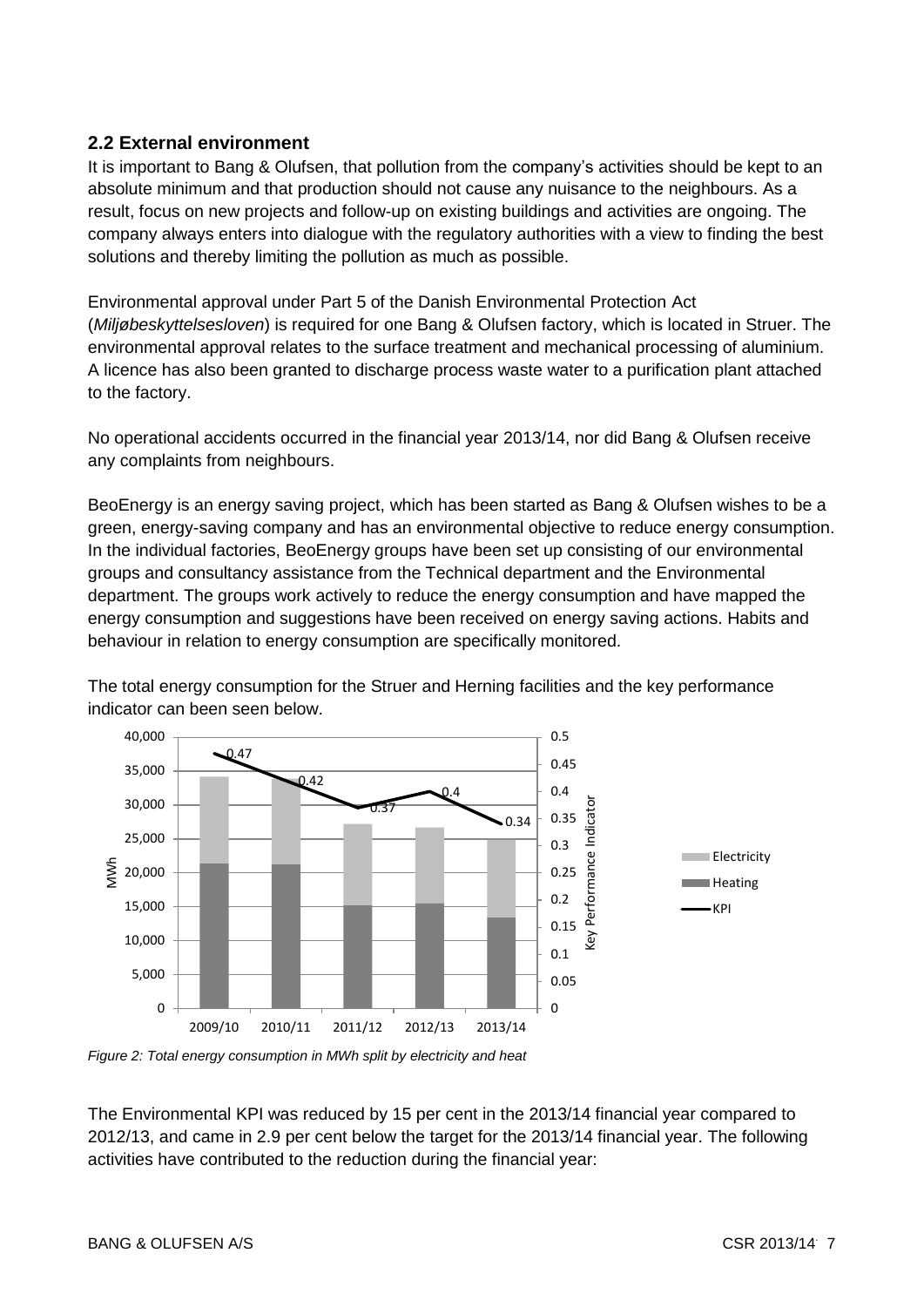- When a roof was rebuilt after a storm, the insulation was improved
- When changing pumps we bought a new one with a frequency converter to save energy
- Two oil boilers were preserved
- Activities were concentrated in fewer factories.

The energy consumption has declined by 27 per cent during the last 5 years, corresponding to a 24 per cent  $CO<sub>2</sub>$  reduction (2,213 tons  $CO<sub>2</sub>$ )

## **3. Transportation**

#### **3.1 Reduced packaging reduces the CO2 emission**

The aim of the packaging is to protect the product during transportation from the factory to the customer. Insufficient packaging will damage the product and excessive packaging is an environmental problem. Traditionally Bang & Olufsen has produced packaging for TVs based on a pallet solution. This has been necessary as the products are so heavy that they must be handled with a pallet- or fork truck. The large packaging gives some practical challenges with the handling at the dealer as it is heavy and unmanageable without lifting aids. Additionally there is a direct link between the size of the packaging and the environmental load in the form of  $CO<sub>2</sub>$  emission when transporting the products.

During the 2013/14 financial year, Bang & Olufsen has reviewed the company's product packaging, with the goal of reducing the company's costs and environmental impact. The result of the initiative is a significantly improved end-to-end process for packaging. As an example the packaging for newly launched BeoVision Avant now allows for 2 TVs per pallet, whereas previous TV models would require one pallet per TV.

#### **4. Use**

The result of life cycle analyses of Bang & Olufsen's' products shows that the largest environmental load is the energy consumption in the customer's home. It has therefore been natural for Bang & Olufsen to among other things focus the environmental effort on reduction of the product's energy consumption.

#### **4.1 The products help save energy**

The energy consumption in the use phase from entertainment electronics is a major environmental load. Bang & Olufsen's' products are no exception. Different functionalities have therefore been implemented with a view to reducing the energy consumption. The energy consumption of a TV is among other things dependent on the picture on the screen. All Bang & Olufsen TVs have an automatic brightness control, which means that the light on the screen is automatically adjusted based on the light conditions in the room, which reduces the energy consumption when TV is watched in a dark room compared to broad daylight.

In all of Bang & Olufsen's current TVs an "eco mode" has been introduced for both sound and picture. This is a setting, which the customer can opt for, which further reduces the energy consumption. There is also a function where a warning will appear on screen if a turned on TV hasn't been used for four hours, after which the TV automatically will be switched off.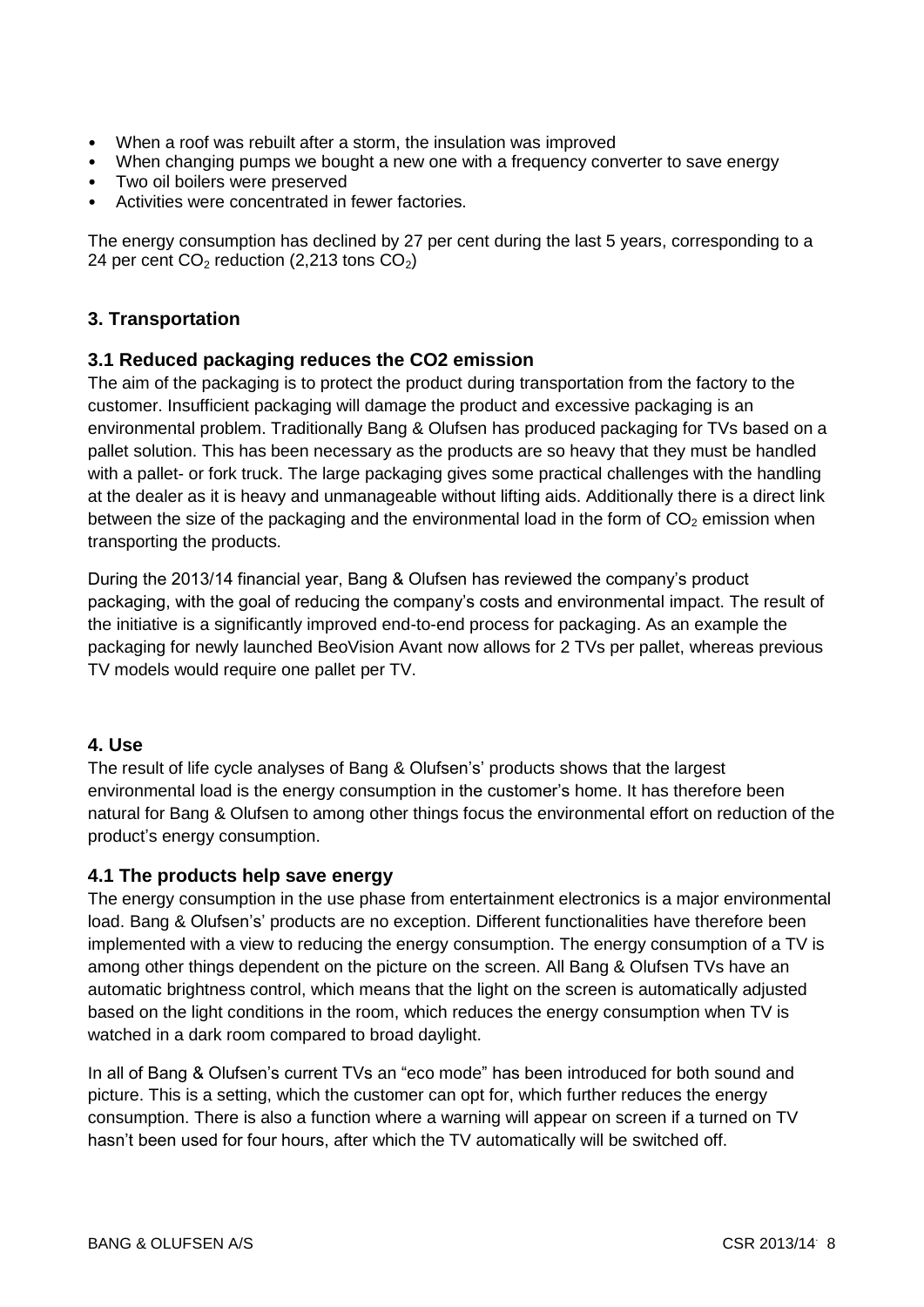Today a large number of products use network standby, which is a particular form of standby whereby the products can be awakened through an external signal e.g. via the customers' smartphones. In spring 2013 EU adopted new regulations for network standby. The first regulations will come into force in 2015 and Bang & Olufsen's' products already meet these.

The total energy consumption for Bang & Olufsen products sold in the financial year 2013/14 and the average energy consumption can be seen in the graph below.

#### **4.2 Energy consumption in the use phase**

The energy consumption in the use phase is a significant environmental condition and is a combination of the products standby usage and the energy consumption during use of the product (on mode). The graph below shows the total annual energy consumption for the products, which Bang & Olufsen has sold in the given financial year and the average annual energy consumption by product.



*Figure 3: The diagram shows the total annual energy consumption for all sold Bang & Olufsen products in the financial year 2013/14 and the average energy consumption by product*

The average energy consumption of Bang & Olufsen's products has increased during the 2013/14 financial year. Among the various products in Bang & Olufsen's portfolio, TV's use more energy than other product categories. The energy consumption of TV's and the screen size of TV's are proportional; the larger screen size the higher energy consumption. In recent years the demand for larger TV screen sizes has increased significantly and as a result Bang & Olufsen have launched more TV's in larger screen sizes in order to meet the demand. The sales of Bang & Olufsen's televisions with a screen size of 46" and larger have increased more than 20 percent compared to the financial year 2012/13, which has resulted in an increase of the average energy consumption of the products placed on the market in 2013/2014.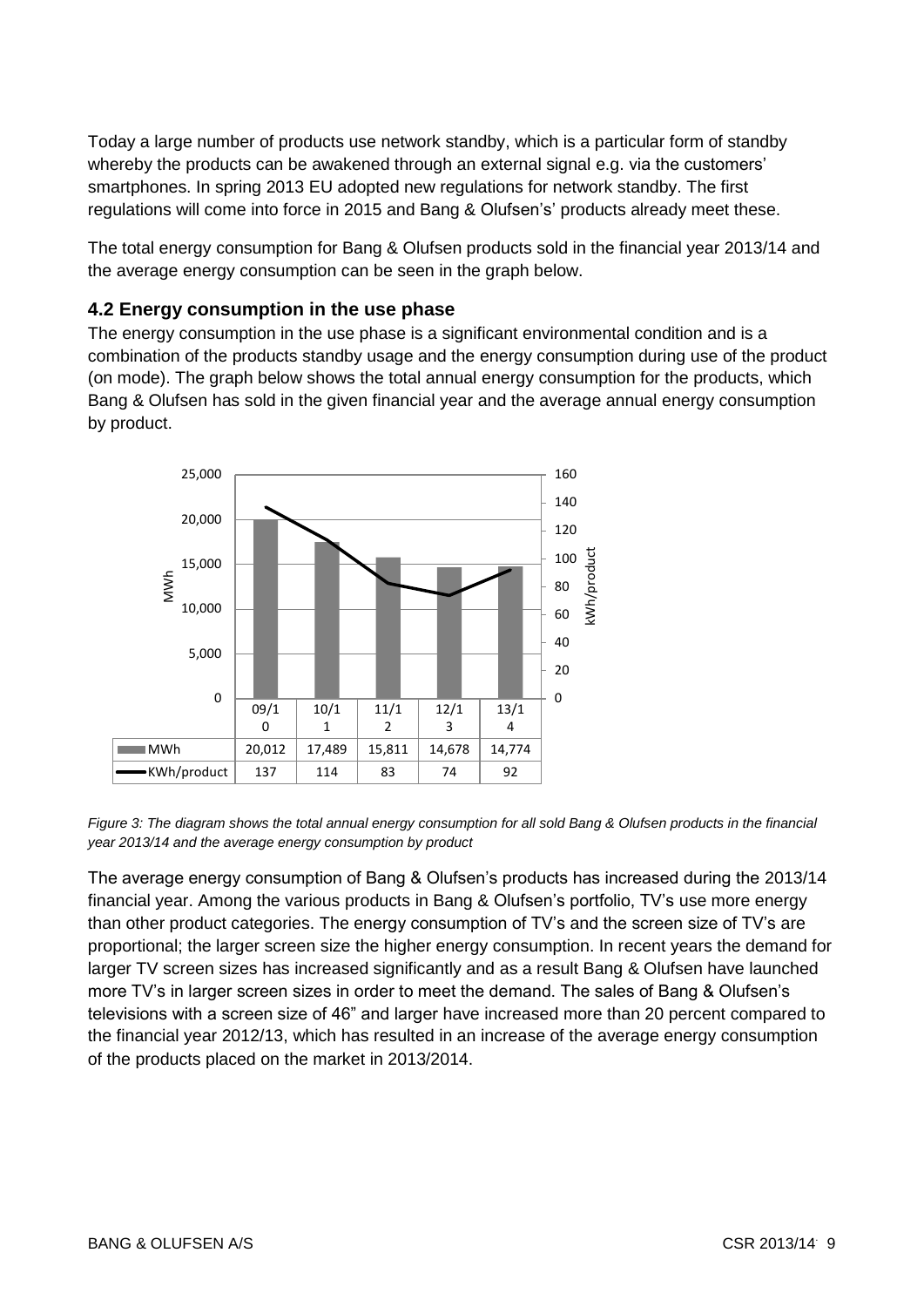## **4.3 Bang & Olufsen ICEpower**

Bang & Olufsen uses ICEpower amplifiers in many of the products. ICEpower is a subsidiary of Bang & Olufsen and is a pioneer within Class D amplifiers.

ICEpower's amplifiers are different from traditional amplifiers in that they are extremely energy efficient as the amplifiers transform up to 90 per cent of the input effect to output effect. Traditional amplifiers only transform approximately 20 per cent of the input current to output effect, while the remaining 80 per cent is converted to heat. In normal use, ICEpower's amplifiers provide a solution, which significantly reduces the power consumption. At the same time the resource consumption is reduced as materials do not have to be used for cooling fins on the amplifiers to divert the heat. Bang & Olufsen's use of ICEpower amplifiers ensures high sound quality. At the same time the environmental load is minimal.

## **5. Waste**

The effort to minimize waste is multifaceted, and has the objective to both minimize the amount of waste and secure correct waste sorting. The Bang & Olufsen products are constructed to enable disassembly to ensure that as much as possible can be recycled as raw materials in new products.

#### **5.1 Minimizing waste from production**

Scrap is reusable material left over from production and is made up of aluminium, glass, TV screens, electronics etc.; with the main part being aluminium. Scrap can, in contrast to a lot of other waste, have a considerable financial value. It is, however, even more valuable to reduce the amount of scrap from production. When scrap is reduced, the raw materials are used more efficiently, which is of benefit to both the environment and to the cost of the purchase of new raw material and of production. Bang & Olufsen therefore has major focus on minimizing the amount of scrap, primarily from aluminium, which is an important resource in the production. Already in the product development phase, focus is on optimizing the use of aluminium. Learnings from production are brought back to the development department to ensure that materials are developed, which minimize scrap.

The amount of scrap has been monitored through a number of years, but in the financial year 2013/14, focus has been put on a scrap reduction program, which identifies the root causes of the departmental fluctuations and provides mechanisms to improve these. The success of the program is secured by a structured management effort and specific solutions, which are adapted to the individual departments and which the individual employee is committed to. It is important to communicate to both management and employees both in terms of the project's progress and what the individual employee can do to contribute to less scrap in his/her own workplace. The 2013/14 financial year showed a 1.9 % increase in the amount of scrap, which is mainly due to a large amount on new product launches, which generally create more scrap in the beginning of the product life cycle than after the production has matured.

#### **5.2 Disposal of worn-out products**

Electronic scrap is a valuable source for recycling raw materials if it is processed correctly. A large part of the world legislation states that worn-out electrical and electronic products have to be collected and processed by an approved waste handler.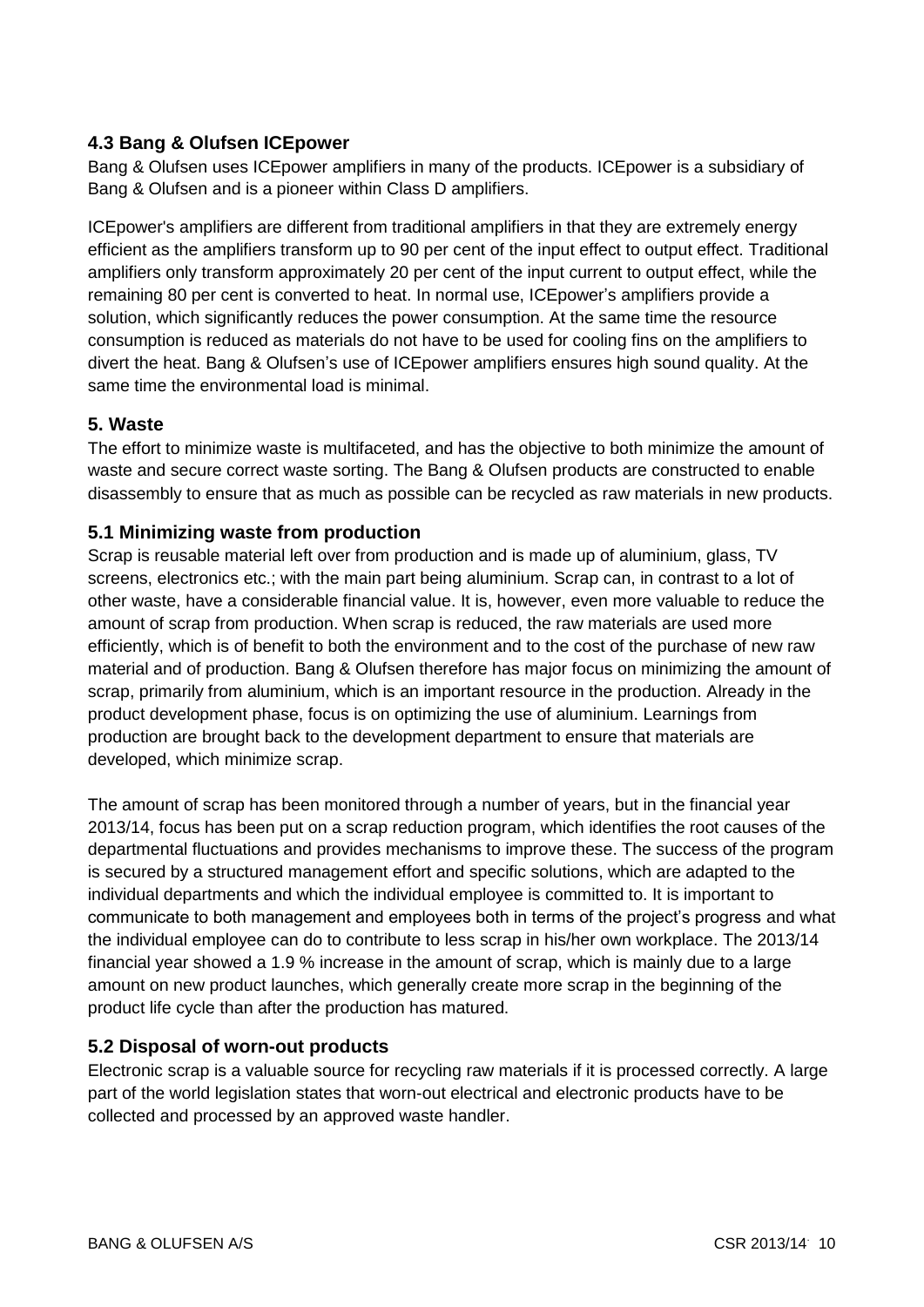The product is separated in different material fractions – metal, PBCs, plastic, glass and screens, which subsequently close the cycle by being reused to produce new raw materials. The materials, which cannot be recycled, are as far as possible sent for incineration with the energy being recovered. Bang & Olufsen also considers disposal when designing new products. For example, all plastic components are marked so waste handlers can identify the plastic type involved.

The European Waste Electrical and Electronic Equipment Directive (WEEE) requires at least 65 per cent of all collected entertainment electronics to be recyclable and a further 10 per cent should be recovered through incineration with energy recovery. Bang & Olufsen carries out a dismantling analysis when developing new products to show how the product will be stripped down at disposal, what material fractions the product consists of and how much of the product that can be recycled. Suggestions are also made for design improvements that can be used in future products. The dismantling analysis show that in average 80 per cent of the material components in Bang & Olufsen products can be recycled.



The figure below details recycling and energy consumption for some of the products launched in this financial year.

*Figure 4: The graph shows recycling and energy consumption in percentage for some of Bang & Olufsen's' products*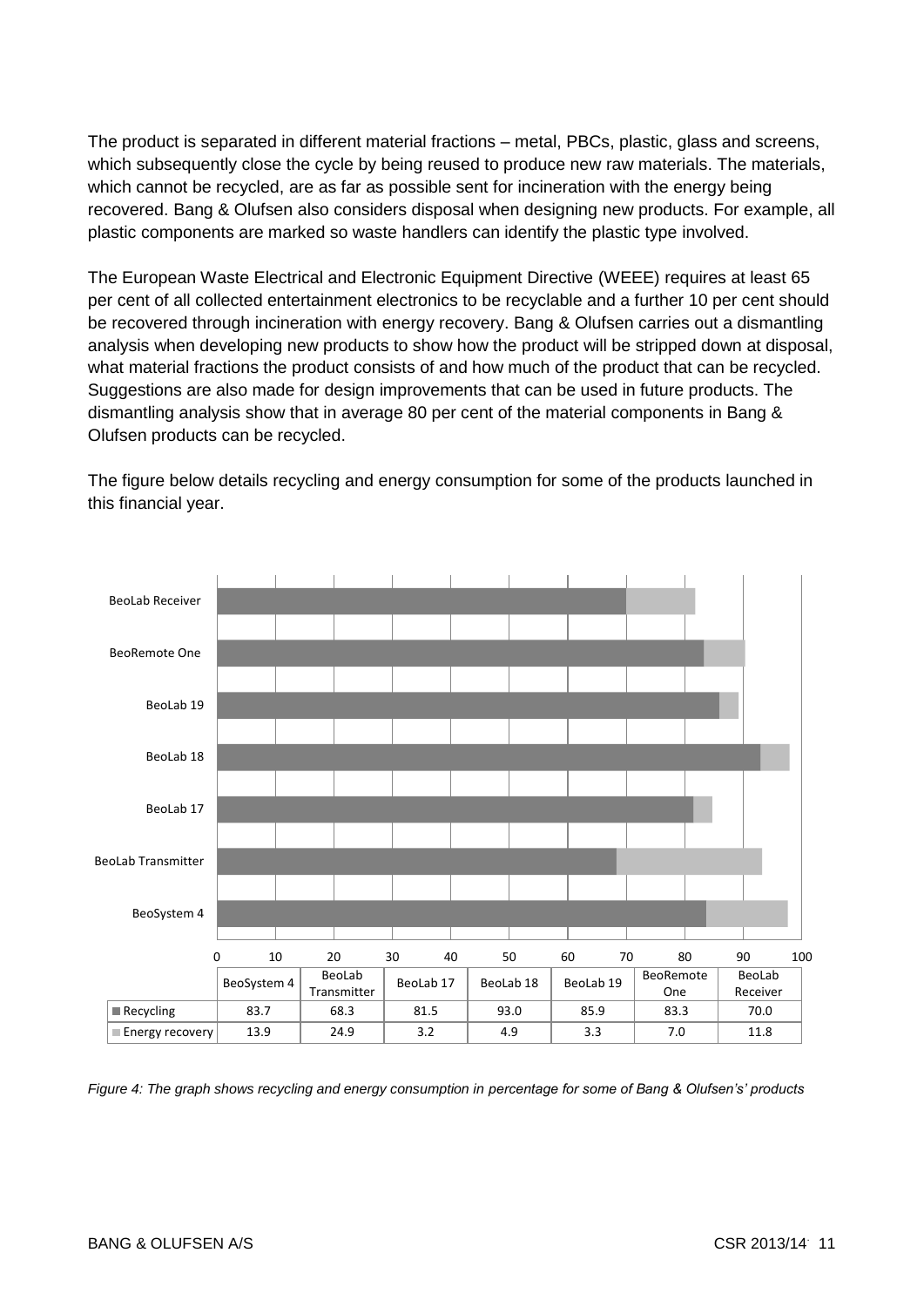## **6. Cross functional efforts**

Constant efforts are made to find holistic and long-term solutions to ensure that the product performance, design and life time are in balance with the environmental impact. When a product is disposed of most of it should be recycled and incorporated into a new life cycle.

#### **6.1 Environmental demands to the products**

Bang & Olufsen considers product environmental issues early in the life cycle of the products by imposing extensive environmental demands to the products already at the product development stage.

These environmental demands are called mandatory requirements, and ensure compliance with EU directives and other legislation, including REACH, RoHS, WEEE, the Battery Directive and the Packaging Directive. In this way Bang & Olufsen can guarantee that the products leaving the factory comply with local legislation in markets where Bang & Olufsen sells products. As a consequence, there are mandatory requirements, which ensure regulatory compliance but also mandatory requirements outside the scope of the legislation such as plastic softening phthalate, c.f. the section below.

#### **6.2 Substitution of chemicals – negative list**

Electronic goods contain a number of chemical substances. Some have become prohibited from use, e.g. via EU's chemicals legislation RoHS and REACH but in addition to this, Bang & Olufsen also has a list of undesirable substances. Substances on this list are still legal to use but as the substances are under suspicion of being harmful, Bang & Olufsen has chosen to out-phase them. Bang & Olufsen prohibited for instance the use of all brominated flame retardants already back in the 1990's and only in 2006 did 2 types of the brominated flame retardants become banned by the RoHS directive.

Phthalates is another material, which is not prohibited but has been phased out by Bang & Olufsen. The material is often used as plasticizer in PVC wire and is suspected to be endocrine disrupting. Back in 2007 Bang & Olufsen began to phase out phthalates in all cables for installation. Bang & Olufsen is now one step further ahead and has chosen to prohibit 4 phthalates in all new products and a further 2 phthalates, in wires that come into prolonged contact with the skin, e.g. in headphones. All Bang & Olufsen headphones are now phthalate-free.

#### **6.3 CO<sup>2</sup> reporting and transparency**

The last seven years Bang & Olufsen has reported to the Carbon Disclosure Project, which on behalf of a number of investors collects information about the efforts of listed companies in relation to reduction of  $CO<sub>2</sub>$  emission in the entire value chain. Not only is focus on reducing the energy consumption in the production, but also on the energy consumption and transportation of the products, the employees' travelling activities and so on. Objectives and activities in the area are described under the sections 'Production' and 'Use'.

## **A case in point – BeoVision Avant**

The six phases in Bang & Olufsen's life-cycle approach to CSR from suppliers, is however best illustrated with a brief case example of our life-cycle approach.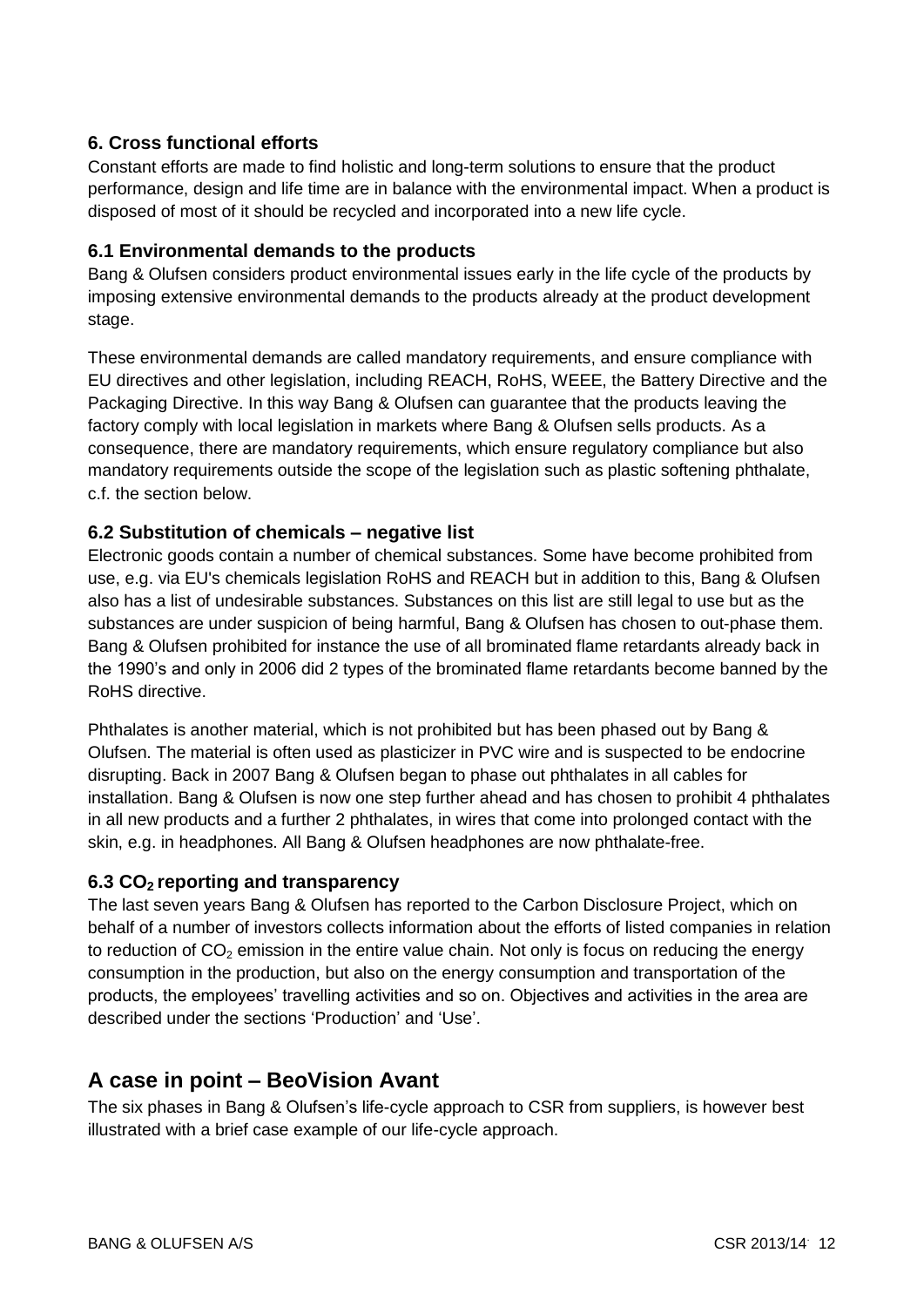During the 2013/2014 financial year Bang & Olufsen launched the new TV BeoVision Avant. Early in the product development environmental considerations have been applied to the new TV model.

RAW MATERIALS & SUPPLIERS: All suppliers to the BeoVision Avant (or any other Bang & Olufsen product) confirm that they are compliance with the lists of restricted and banned substances (i.e. RoHS) when they sign the purchase agreement.

PRODUCTION AND ENVIRONMENT: From a working environment aspect the BeoVision Avant is easy to assemble and hence the model is easy to strip down into fractions once it becomes waste. This feature results in a relatively high recyclability of the product, which embraces the idea of resource efficiency.

TRANSPORTATION: From the beginning of the development of the BeoVision Avant, packaging has been a key focus area. The TV has significantly lower weight than its predecessors (e.g. like the BeoVision 7), which reduces the overall energy consumption for transportation. In addition, the packaging has been designed to allow two TVs per pallet, which greatly increased the transportation efficiency.

USE: In terms of considerations in regards to the energy consumption, BeoVision Avant includes features that reduce the overall energy consumption. The TV power down after 4 hours if the consumer has not reacted on a displayed warning. Furthermore, the TV offers power management, eco-mode and automatic brightness control – features that have the potential to reduce the overall consumption significantly.

WASTE: The BeoVision Avant is significantly lighter in weight compared to previous generations Bang & Olufsen TV's which reduce the volume of waste fraction that are not possible to recycle.

# **CSR results in the 2013/14 financial year**

Bang & Olufsen's key CSR initiatives and results in the 2013/14 financial year are summarised in the table below: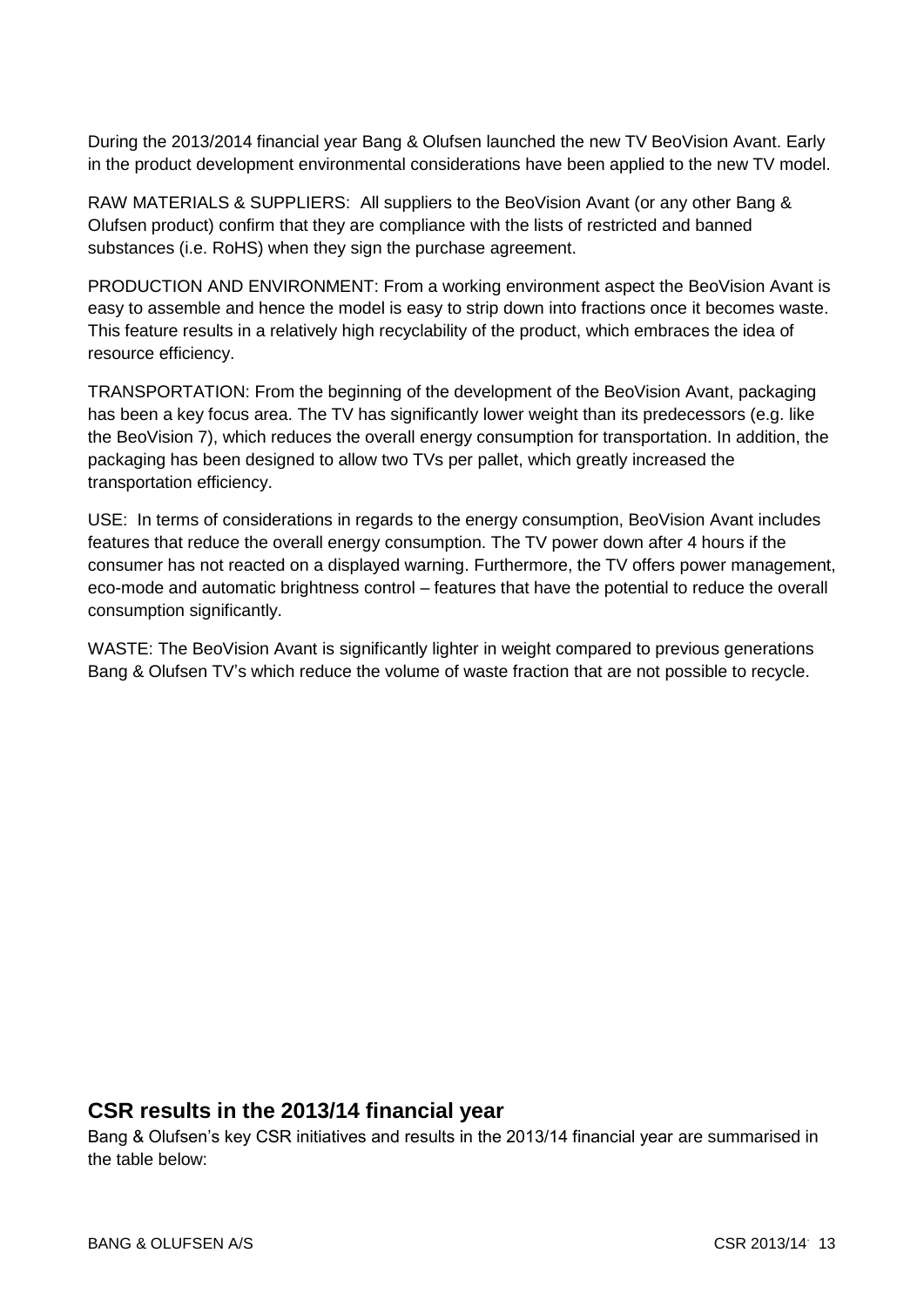|  |  | CSR activities, objectives and results for 2013/14 |
|--|--|----------------------------------------------------|
|--|--|----------------------------------------------------|

| Policy area                  | <b>Topic</b>                                                                                      | <b>Objective</b>                                                                                                         | <b>Result 2013/14</b>                                                                        |
|------------------------------|---------------------------------------------------------------------------------------------------|--------------------------------------------------------------------------------------------------------------------------|----------------------------------------------------------------------------------------------|
| General CSR<br>Policy        | Extension of the CSR policy to include<br>reduction of climate impact                             | To include reduction on climate<br>impact in the policy                                                                  | Completed                                                                                    |
| <b>General CSR</b><br>policy | Extend the governance in the<br>environment area to cover the entire<br>Bang & Olufsen Group.     | <b>Expand Environmental</b><br>governance to cover CZ                                                                    | Completed                                                                                    |
| Environment<br>and Climate   | Reduction in consumption of natural<br>gas and electricity                                        | Maintain 2012/13 energy<br>objective measured in kWh/DKK<br>total salary expense where<br>theindex must not exceed 0.35. | 0.34 Kwh/DKK total salary<br>expense                                                         |
| Environment<br>and Climate   | Reduction in the frequency of work<br>accidents per 1 million working hours                       | Frequency must not exceed 2                                                                                              | 4.4                                                                                          |
| Environment<br>and Climate   | Reduction in hours of absence per<br>1000 working hours due to work related<br>accidents          | Severity must not exceed 0.095                                                                                           | 0.237                                                                                        |
| Environment<br>and Climate   | Reduction of scrap from production                                                                | Compliance with annual<br>objective                                                                                      | The reduction of scrap was 1.9 per<br>cent below target                                      |
| General CSR<br>policy        | Continue Independent supplier audits                                                              | Compliance with Code of<br>Conduct                                                                                       | No new high risk suppliers<br>identified in the 2013/14 financial<br>vear                    |
| <b>General CSR</b><br>policy | Re-audits of the suppliers where<br>deviations have been found in relation<br>to Code of Conduct. | Compliance with Code of<br>Conduct                                                                                       | Follow-up on 2012/13 audits still<br>ongoing and has not yet revealed<br>any re-audit needs. |